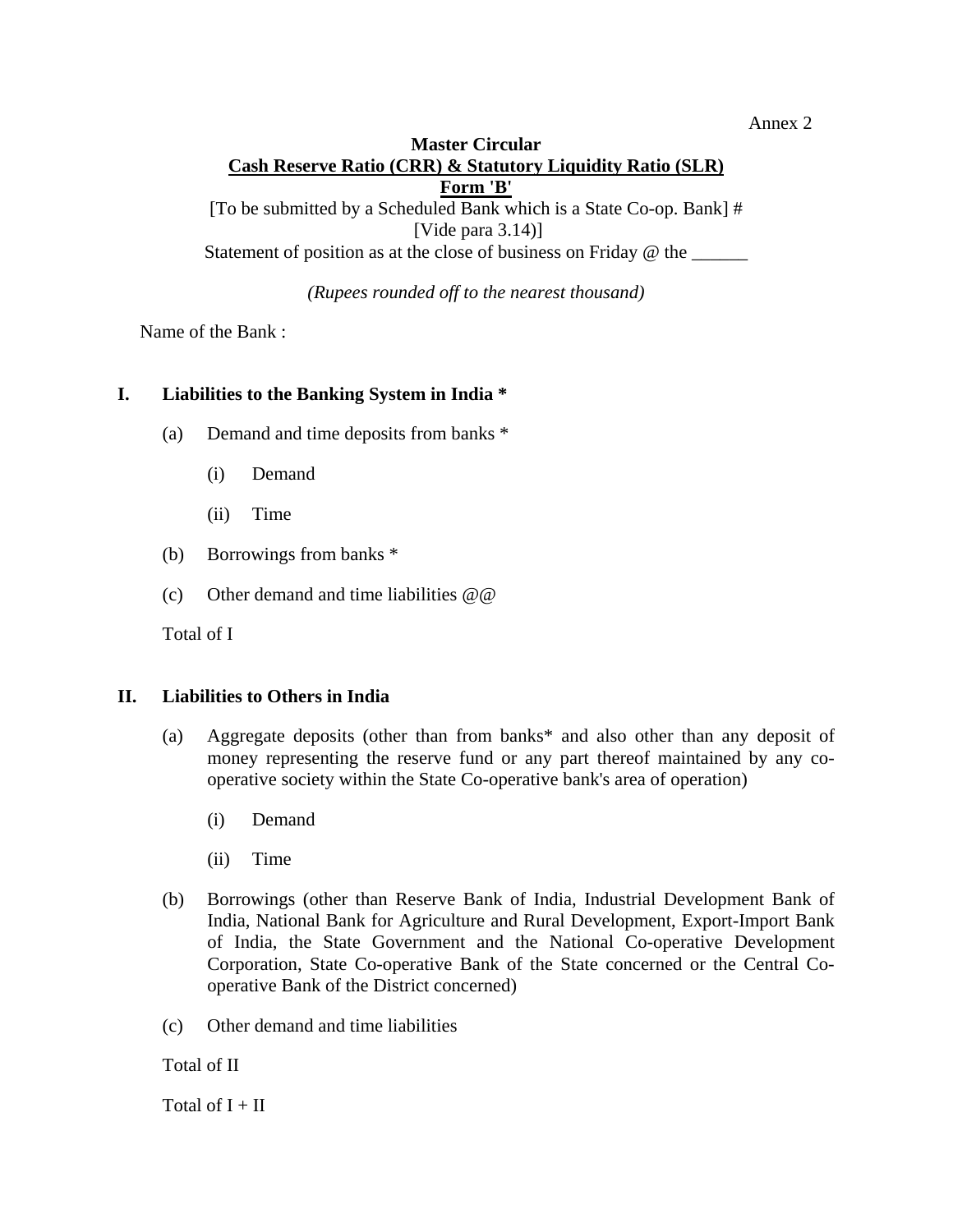# **III. Assets with the Banking System in India \***

- (a) Balance with banks \*
	- (i) in current account
	- (ii) in other accounts
- (b) Money at call and short notice
- (c) Advances to banks \* i.e. due from banks \*
- (d) Other assets

Total of III

**IV. Cash in India** (i.e. cash in hand)

# **V. Investments in India** (at book value)

- (a) Central and State Government securities including treasury bills, treasury deposit receipts, treasury savings deposit certificates and postal obligations
- (b) Other approved securities

Total of V

- **VI. Bank Credit in India** (excluding inter-bank advances)
	- (a) Loans, cash credits and overdrafts
	- (b) Inland bills purchased and discounted
		- (i) Bills purchased
		- (ii) Bills discounted
	- (c) Foreign bills purchased and discounted
		- (i) Bills purchased
		- (ii) Bills discounted

#### Total of VI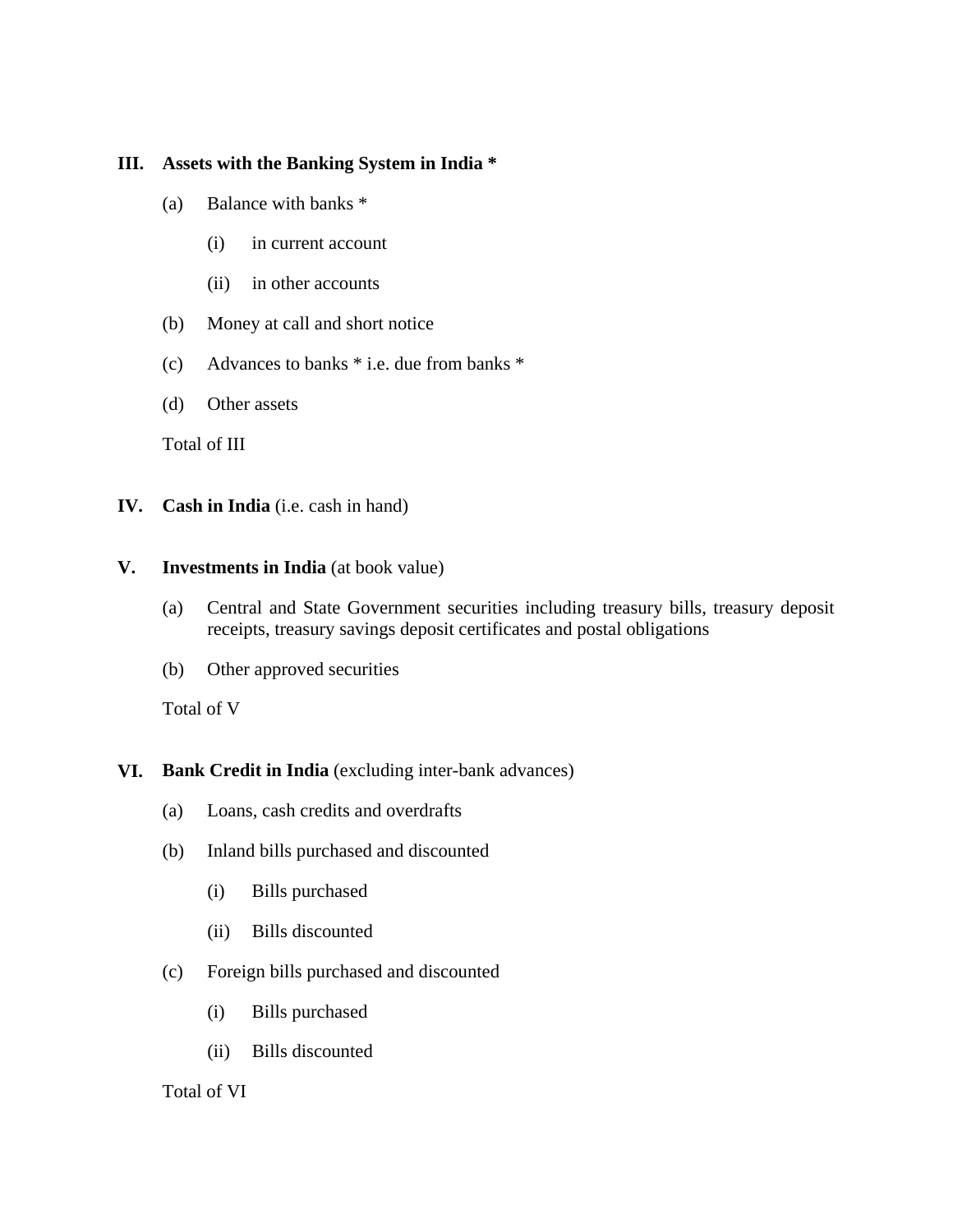Total of  $III + IV + V + VI$ 

- A. of Reserve Bank of India Act, 1934 = Net Liability to the Banking System + Liability to Others in India Net Liabilities for the purpose of Section 42
- B. Amount of minimum deposit required to be kept with the Reserve Bank of India under the Act (rounded off to the nearest rupee)
- $(I III) + II$ , if e (I - III) is a **plus** figur r o II only, if  $(I - III)$  is a **minus** figure

 $=$  Rs.

C. Savings Bank Account (vide Regulation 7) Demand liabilities in India Time liabilities in India

> \_\_\_\_\_\_\_\_\_\_\_\_\_\_\_\_\_\_\_\_\_ Signature of Officers

Station : 1. (Designation)

Date : 2. (Designation)

## 1. **Borrowings in India from the Reserve Bank of India under the Reserve Bank of India Act, 1934**

Section :

- (i)  $17(2)(a)$
- (ii)  $17(2)(b)$  or  $(4)(c)$
- (iii)  $17(2)(bb)$  or  $(4)(c)$
- (iv)  $17(4)(c)$
- (v)  $17(4)(a)$

Total of item (1)

- 2. Borrowings from
- (i) National Bank under the National Bank for Agriculture and Rural Development Act, 1981 under Section:
	- (a) 21
	- (b) 22